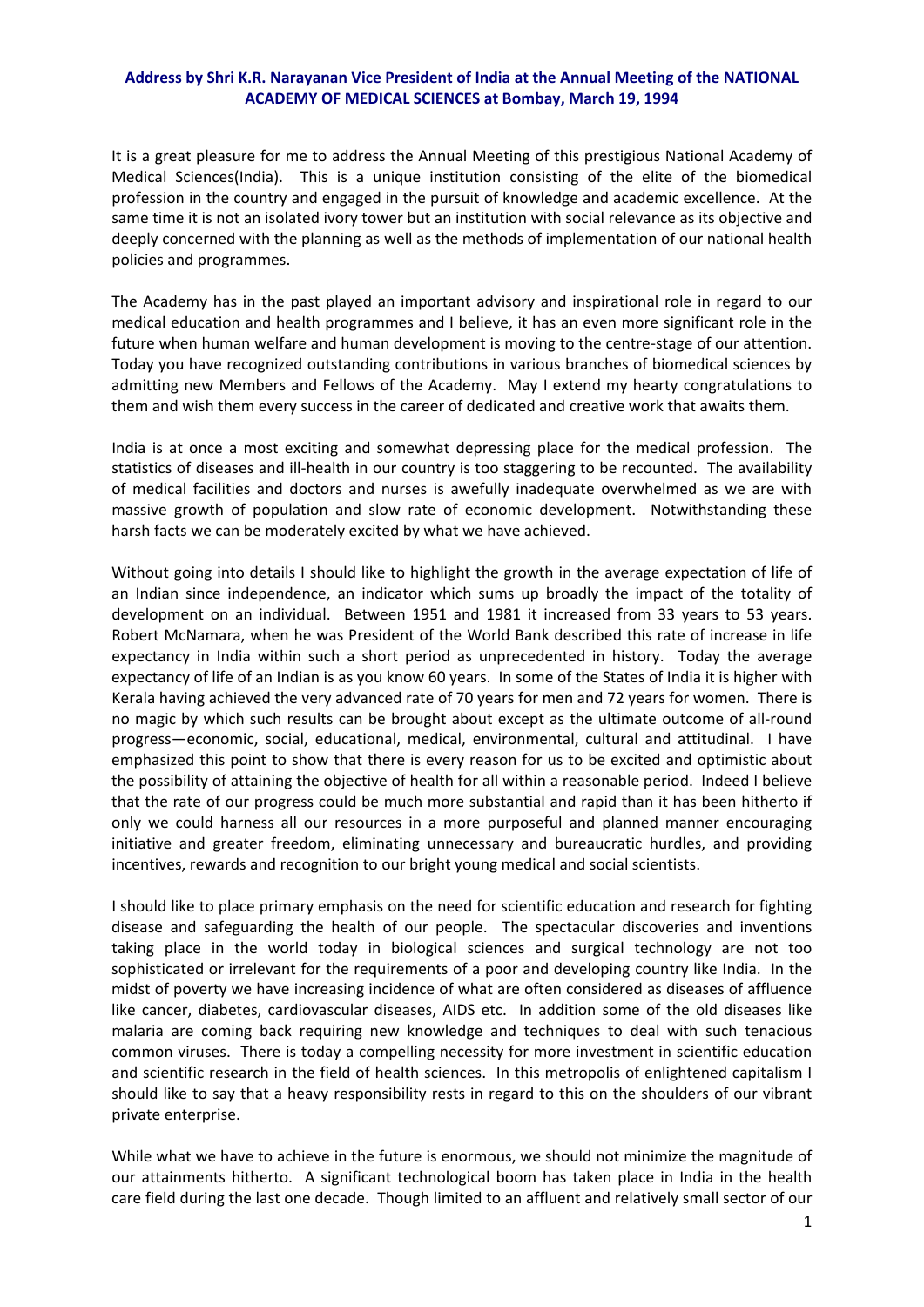society we have managed to telescope into a decade what has taken developed countries half a century. Latest developments in medical advances have been brought to our country whether it is in cardio-thoracic surgery, treatment of cancer, restorative orthopaedics, neuro and micro-surgery, and genetic engineering. I am told that in cardio-thoracic surgery success rate in Indian hospitals is 99% which is equal to that of the best hospitals in the West. The high-tech infrastructural facilities available in many of our medical institutions, the technical skills of our surgeons and physicians, our cultural ethos which provides the human touch to medicare, and above all, the cost of medicine which is less than 10% of what is in the best medical centres in the West have attracted the attention of the rest of the world, and large numbers of patients from abroad are already coming to our hospitals for treatment, particularly from developing countries. This is a fact which needs to be widely projected abroad as well as in our own country.

In this context I have come across a proposal for forming a Health Care Promotion Council along the lines of the Export Promotion Councils for various agricultural and industrial products that we have established. This could be formed in collaboration between the public and private sector with the advanced medicare centres in the country pooling their resources for the purpose. We have the advantage of highly skilled human resource in the form of doctors, nurses and other hospital professionals. Medical entrepreneurship is another phenomenon that has newly come up in the country. All these in the liberalized context of our changing economic scenario provide opportunities for building up in India medicare facilities of a high order that will attract sizeable number of patients from foreign countries, bringing coveted foreign exchange, encouraging touristic and hotel development in the country, improving the image of the country as an advanced centre for specialized medicare and giving incentives for such facilities being updated and extended on a larger scale.

While I recommend a rather elitistic scheme like this I am painfully aware of the inadequacies of our medicare system for the people of India as a whole. I am aware that the doctor‐population ratio is 1:3700 and the ratio for nurses is 1:4670, much lower than in a more populous country like China. At the same time there is the paradox of unemployed doctors on our employment registers, the difficulty of getting them serve in the rural areas, and, of course, a considerable brain‐drain of medical personnel to the developed countries of the world. There is something lopsided about our medical system and our medical education. Education in India is generally a process of alienating the educated from the people and their grass‐roots. This is perhaps more so with regard to medical education. I know that one of the important tasks in which this Academy is particularly involved is continuing medical education and in orienting medical education to the needs of the community. Unless this is built into the educational system and pursued in the form of continuing education, alienation from the masses will only grow with consequent migration of doctors to the cities and to countries abroad. Our youth who choose medicine as career are by and large actuated by idealism and a sense of service. If we refashion our educational system appropriately they can be involved from the beginning in the service of the people and in the on-going drama of socio-economic development of the nation. Thus we need a break‐through not only in science and technology but also in education, motivation, organization and management. A closer alliance is needed between natural and social sciences for meaningful medical education and medical practice. These are today ideas that are well‐known and accepted by the medical profession. Committees and Commissions have studied the question in depth and made elaborate recommendations for restructuring India's system of medical education and health care making them more scientific as well as communitybased. The problem seems to be that of integrating all these to the system as a whole and putting them into practice.

Rudolf Virchow, one of the great authorities on medicine once remarked that "*Medicine is a social science*". This aspect of medicine needs to be emphasized today. While technological solutions to healthcare are to be unrelentingly pursued, the social, psychological, cultural and spiritual aspects of the question need to be given greater and more comprehensive attention. The definition of health by WHO has now adopted such a holistic as well as realistic approach to human health. In this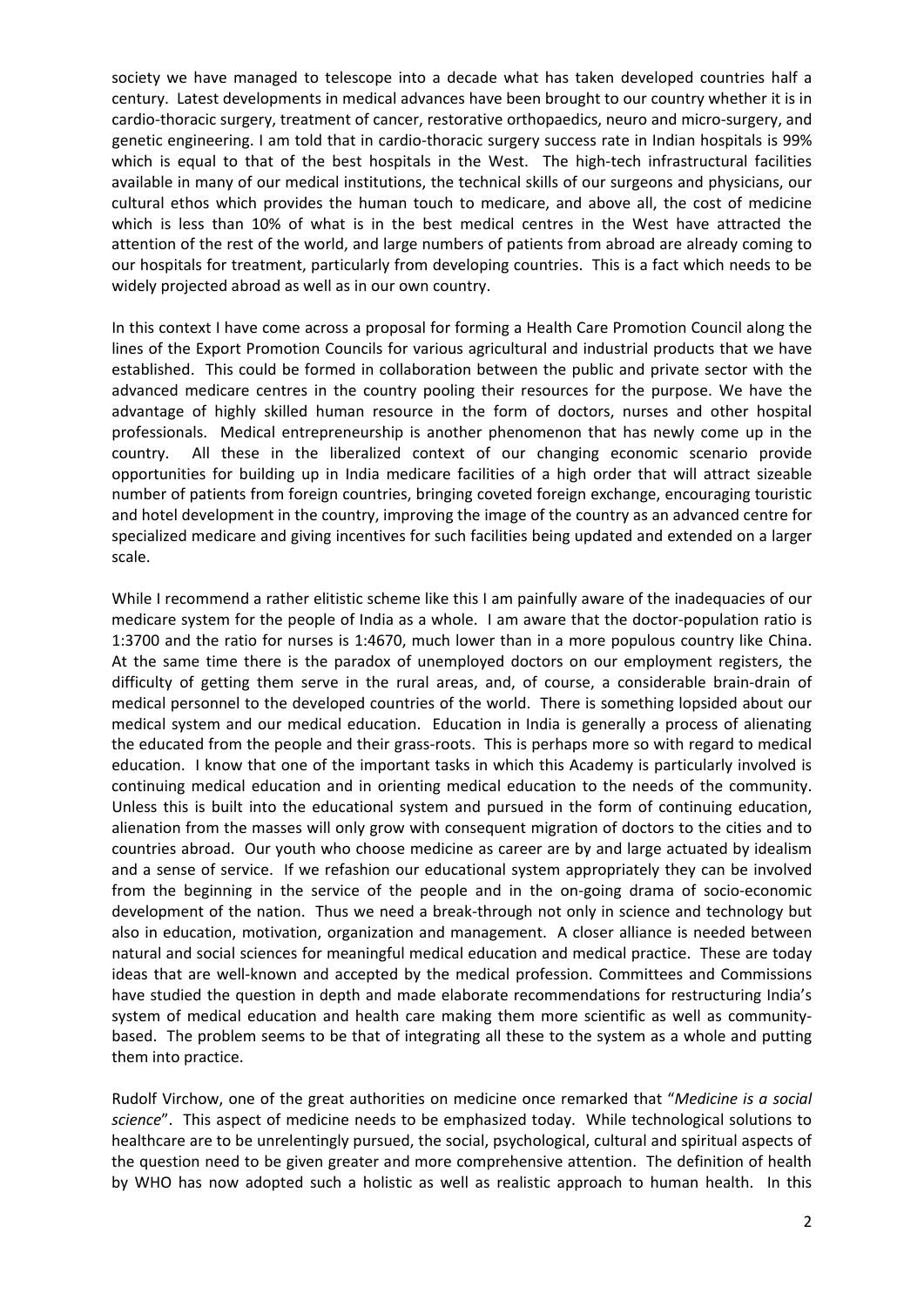context I was pleasantly surprised to come across the definition of health that was spelt out in India's First Five Year Plan document. It said : "*Health is a positive state of well being in which harmonious development of physical and mental capacities of the individual leads to the enjoyment* of a rich and full life. It is not a negative state of mere absence of disease. Health further implies *complete adjustment of the individual to his total environment, physical and social*." This is, of course, a statement in modern language of what our sages of medicine had expounded long centuries ago.

It is now well-recognized that social, environmental conditions are at the root of many diseases. Microbes and viruses are born from the environment and life‐style of people and they flourish in conditions of poverty, malnutrition, insanitation and unwholesome and unnatural living styles. A great British medical authority said : "*The most important medical advance of the nineteenth century was the discovery that infectious diseases were largely attributable to environmental conditions and could often be prevented by control of influences which led to them; the most important advance in the 20th century is the recognition that the same is true of many non‐communicable diseases*". The experience of the  $21^{st}$  Century will perhaps be more strikingly the same. We know that the incidence of tuberculosis declined in Europe in the  $19<sup>th</sup>$  Century due to the rise of living and nutritional standards after the Industrial Revolution. Cholera was brought under control through hygienic measures before the discovery of its causal organism. Vaccination which led to the control of small pox was the result of empirical techniques developed prior to the knowledge of immunology. It is quite possible that if the new scourge of AIDS is controlled it may be prior to the discovery of new vaccines and a consequence of changes in environmental conditions, life‐styles and preventive measures brought about by a humanity totally scared and whipped into a state of social consciousness.

I should like to make here a few remarks about indigenous systems of medicine in our country like Ayurvda, Siddha, Unani and Homeopathy though the last one originated in Europe. We are today more conscious of the importance of these old systems as social medicine for cure as well as for prevention. They are holistic systems which deal with human health in a physically, mentally and psychologically integrated manner. Though not developed along modern scientific technological lines they are loaded with empirical experience of millennia and teeming with hypothesis which can be tested and advanced by scientific methods. An ultra-modernist like Jawaharlal Nehru had admitted that these ancient systems have an honourable history and they have very effective remedies for many illnesses. He advocated scientific training for practitioners of our indigenous systems and the application of scientific method in testing and promoting them. In spite of the encouragement and recognition given by the Government to Ayurveda, siddha, Unani and Homeopathy these systems are looked down upon by practitioners of modern Western medicine. To my mind it is not in accordance with scientific method or scientific temper to turn a blind eye to empirical experience of centuries which has had a scientific basis as well as insight into the complete human system. Ayurveda has developed treatment and drugs for such complex diseases as cancer some of which have been analyzed and tested by Western scientists and medical experts, but shunned by our own scientific and medical community often as abracadabra. I should only like to say at this august National Academy of Medical Sciences that there is more in heaven and earth than has been dreamt of in your Allopathy. It must also be remembered that but for the access our people have to these alternative systems of Indian medicine, which are also very cheap, our health care scenario would have presented a depressing picture. According to statistics available for 1988‐ 89 in the state of Kerala while 29.3 million people were treated by Allopathy, 16.68 million and 9.48 million people got treatment in Ayurveda and Homeopathy. Obviously some of them had recourse to all the three systems. One of the reasons for the better health care scenario in Kerala is the access the people have to indigenous systems of medicine. This, I think, is applicable in varying degrees to other parts of India also. What I should like to stress is the need for the representatives of Western medicine and modern science to take greater interest in our own systems of medicine and establish greater interaction between them and conduct interdisciplinary scientific research in these fields. Otherwise we might find that some of the empirical experiences and creative